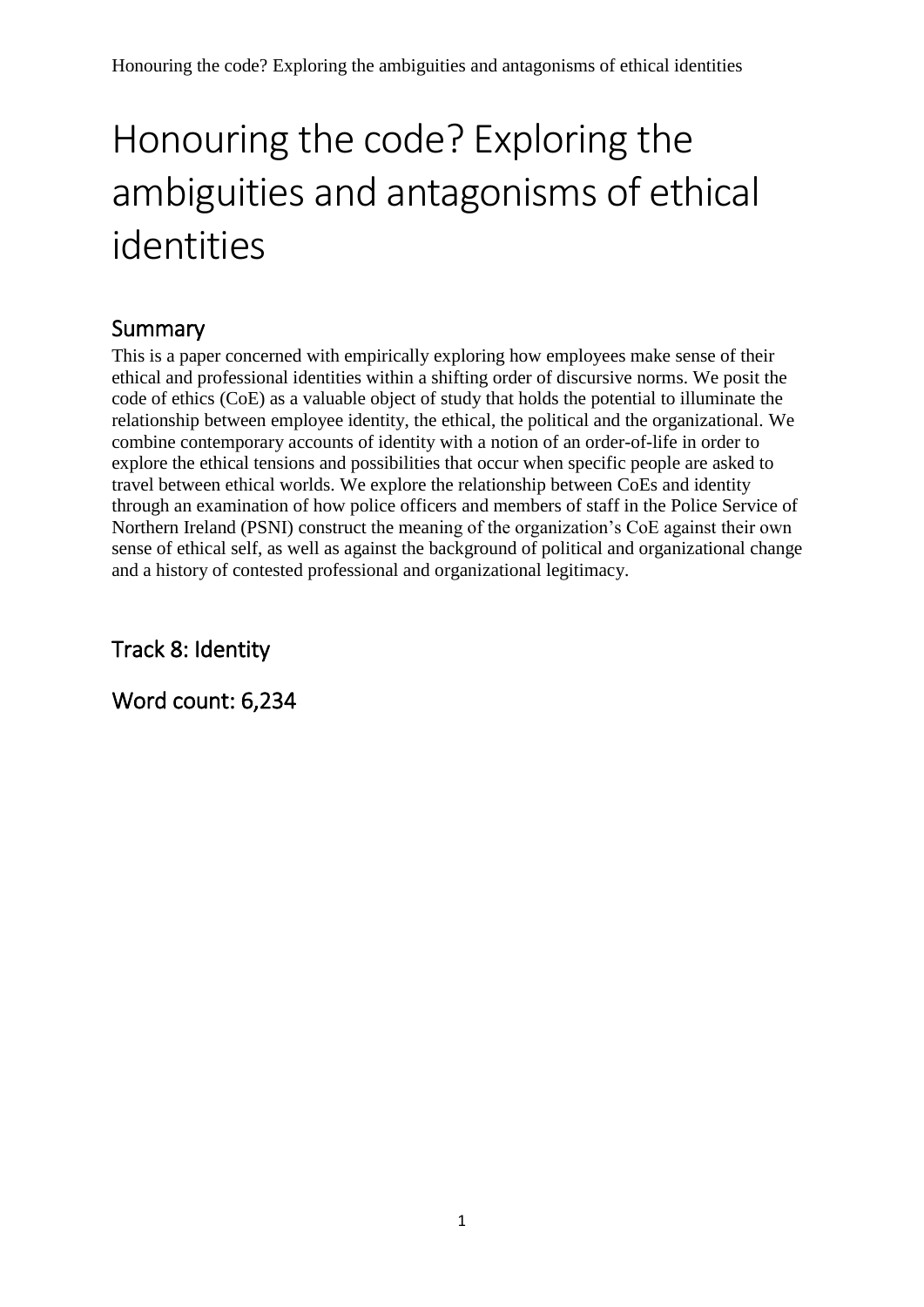## Introduction

This is a paper concerned with empirically exploring how employees make sense of their ethical and professional identities within a shifting order of discursive norms. We posit the code of ethics (CoE) as a valuable object of study that holds the potential to illuminate the relationship between employee identity, the ethical, the political and the organizational. Adopting a poststructuralist interpretation of identity (Clarke et al, 2009; Ford et al, 2008), we position CoEs as occupying an ambiguous and contested status between organizational and political control, professional and social identity.

Specifically, we combine contemporary, poststructuralist accounts of identity with du Gay's (2000 and 2008) reading of the Weberian notion of an order-of-life (*Lebensführung*) in order to explore the ethical tensions and possibilities that occur when specific people are asked to travel between ethical worlds. We therefore argue for a deeper understanding of the role of CoEs within broader ethical orders. These are productive systems that represent and generate a particular 'comportment', directives for conduct, which in turn indicates ways of knowing, constructing and enrolling the ethical professional within a particular mode and conduct of ethical life.

Our paper offers two contributions to knowledge. The first lies in deepening knowledge of how the ethical identities of employees can be interpreted as intimately connected in an unfolding relationship with the political and organizational, with CoEs approached as important sites upon which employees make sense of their ethical and professional selves. In this regard we respond to the point made by Eubanks et al (2012: 1) that "there is a need for fine grained and nuanced studies of how ethical identities, individual and collective, are constructed within relations, and are effects of, power." In particular, we are interested in exploring the notion that an ethical identity, for the organization as much as the person, can be interpreted as comprised of a number of often contradictory discourses and subject positions, "stable without being coherent" (Clarke et al, 2009: 341).

Our second contribution lies in offering a conceptual means through which researchers may explore the interplay of context and person in the process of constructing an ethical identity. In doing so, we draw on du Gay's (2000 and 2008) interpretation of the Weberian order-oflife (*Lebensführung*), as part of an ethics of office. Adopting the notion of a *Lebensführung* offers a conceptually satisfactory means of incorporating the ethical and political alongside the personal and organizational in a reading of identity, one that avoids 'myopic' thinking (Coupland and Brown, 2012: 2) and deconstructs conceptual binaries (Knights, 2015). The consumption and construction of CoEs, in this sense, can be understood and interpreted, we argue, as a discursive interplay and interdependence of person and prescribed conduct of life (du Gay, 2000 and 2008), offering a rich reading of identity regulation and identity work (Alvesson and Willmott, 2002). Our key point here is that one should think of the *Lebensführung* and the person as mutually constituted and known, as co-productive of both the ethical self and the ethical order.

We explore the relationship between CoEs and identity through the analysis of a collection of interviews with serving officers of the Police Service of Northern Ireland (PSNI). Policing in the UK is increasingly becoming a hotbed of ethical and political discourse, with high-profile scandals sitting alongside attempts from political and police leaders to offer visible reform packages to the public. Such efforts include the re-investigation of historical cases, the visible investigation and prosecution of sex offenders, a deliberate attempt to recruit a more diverse workforce and the introduction of a code of ethics for England and Wales in 2014. PSNI,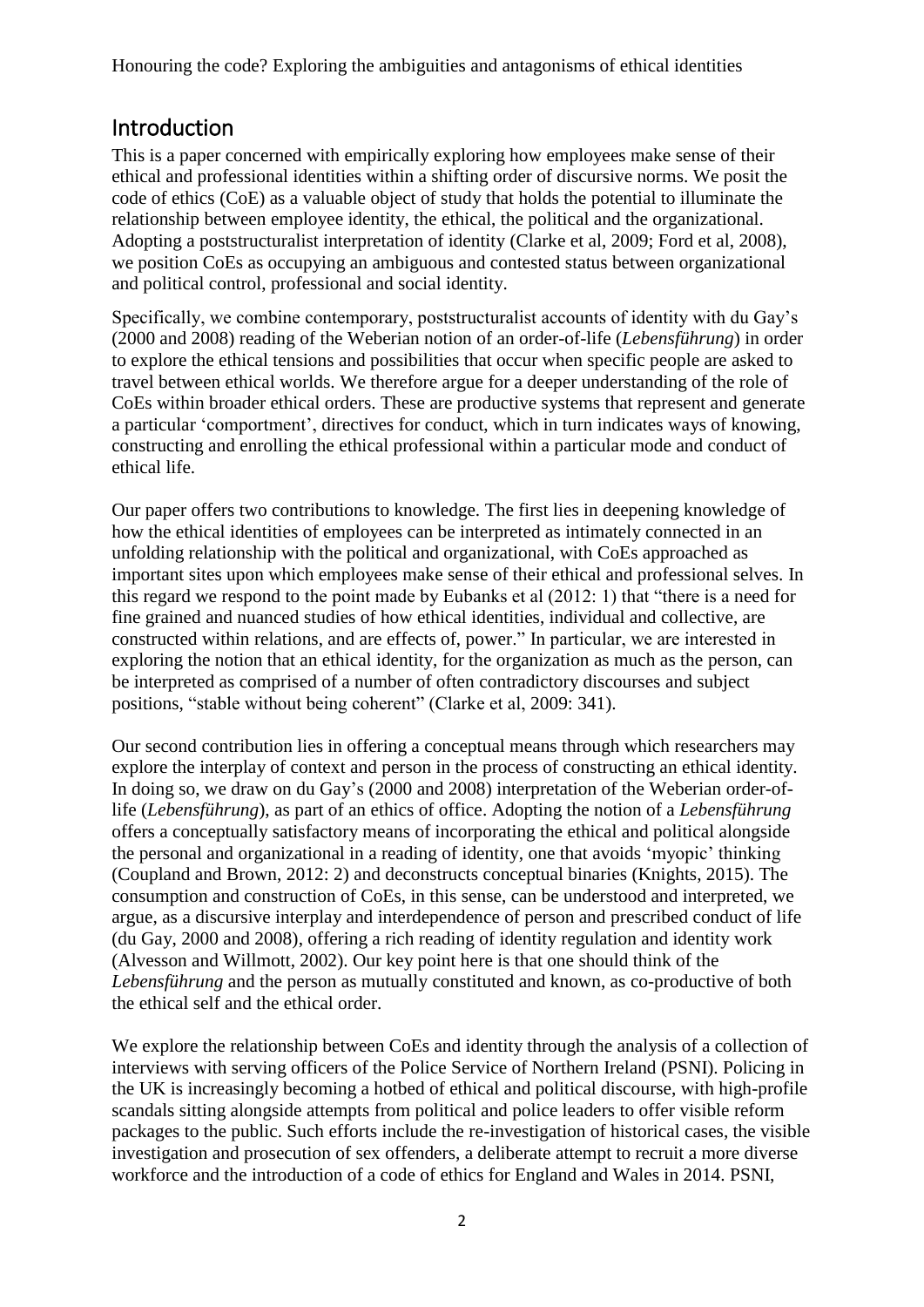however, introduced a CoE in 2002 under even more politicized and extreme conditions, as part of the peace process. We examine how police officers and members of staff in the Police Service of Northern Ireland (PSNI) construct the meaning of the organization's CoE against their own sense of ethical self, as well as against the background of political and organizational change and a history of contested professional and organizational legitimacy.

## Literature review and theoretical framework

#### Existing research on codes of ethics

There is extensive existing research on CoEs within organizations, with our database search alone uncovering 916 papers. Two broad types of studies can be identified, which we describe as the practical and the critical. Underlying the practical studies seems to be a search for generalizable answers concerning what makes an effective code, in terms of linking codes to behaviour outcomes and positive perceptions of codes (e.g. Ruiz et al, 2015; Schwartz, 2001).

More critical accounts of codes tend to foreground the language of codes and explore how the discourses drawn upon in codes create power inequalities between organizational members (e.g. Winkler, 2011). Pullen and Rhodes (2014) argue that codes can generate "institutionalized expectations" that serve to legitimate disembodied, overly rational and masculine power structures; they prioritise "a priori judgment over contextualised experience" and the "mind over body", thus overlooking embodied relational dimensions of ethics in practice. Relatedly, and echoing Bauman's (1993) postmodern critique of rule-based ethics and Townley's (1994) critique of HRM techniques and technologies, Willmott (2011) argues that codes of ethics can have the effect of removing discretion and responsibility from the control of employees. Codes, he argues, can become co-opted as part of a broader fabric of organizational surveillance and control.

We aim to introduce a more context-specific reading of codes as interpreted and known through the identity constructions of employees. In this sense, we attempt to further and deepen existing research by Helin and Sandström (2008) who demonstrate empirically how codes co-exist with employee identity, particularly national identity. They state that "the receivers [in the Swedish subsidiary] of the code [imposed by an American parent] did not primarily react to what was actually written in the code, but to how it was written and to how it was implemented. The content, as most respondents claimed, was 'common sense' and not necessary to write down and sign." (p.289). Such a reading suggests that what surrounds a code, its social-political-organizational ambience, as well as the existing identifications of those subjected to a CoE, are as significant as the actual, often banal, contents of a code. Combining du Gay's reading of the *Lebensführung* with a poststructuralist account of identity, we argue, offers a subtle and substantial means of interpreting both codes of ethics and the ethical identities of people at work.

#### The value of a poststructuralist identity approach to studying codes of ethics

In keeping with our poststructuralist approach, codes are analysed as known and experienced within a particular socio-political context, as a disciplinary technology that can yet be (re)enacted and resisted in a variety of ways (Townley, 1994). We interpret a code of ethics, therefore, as a technology related to the regulation of employee identity (Brown and Humphreys, 2006; Alvesson and Willmott, 2002), of conveying and disciplining a desired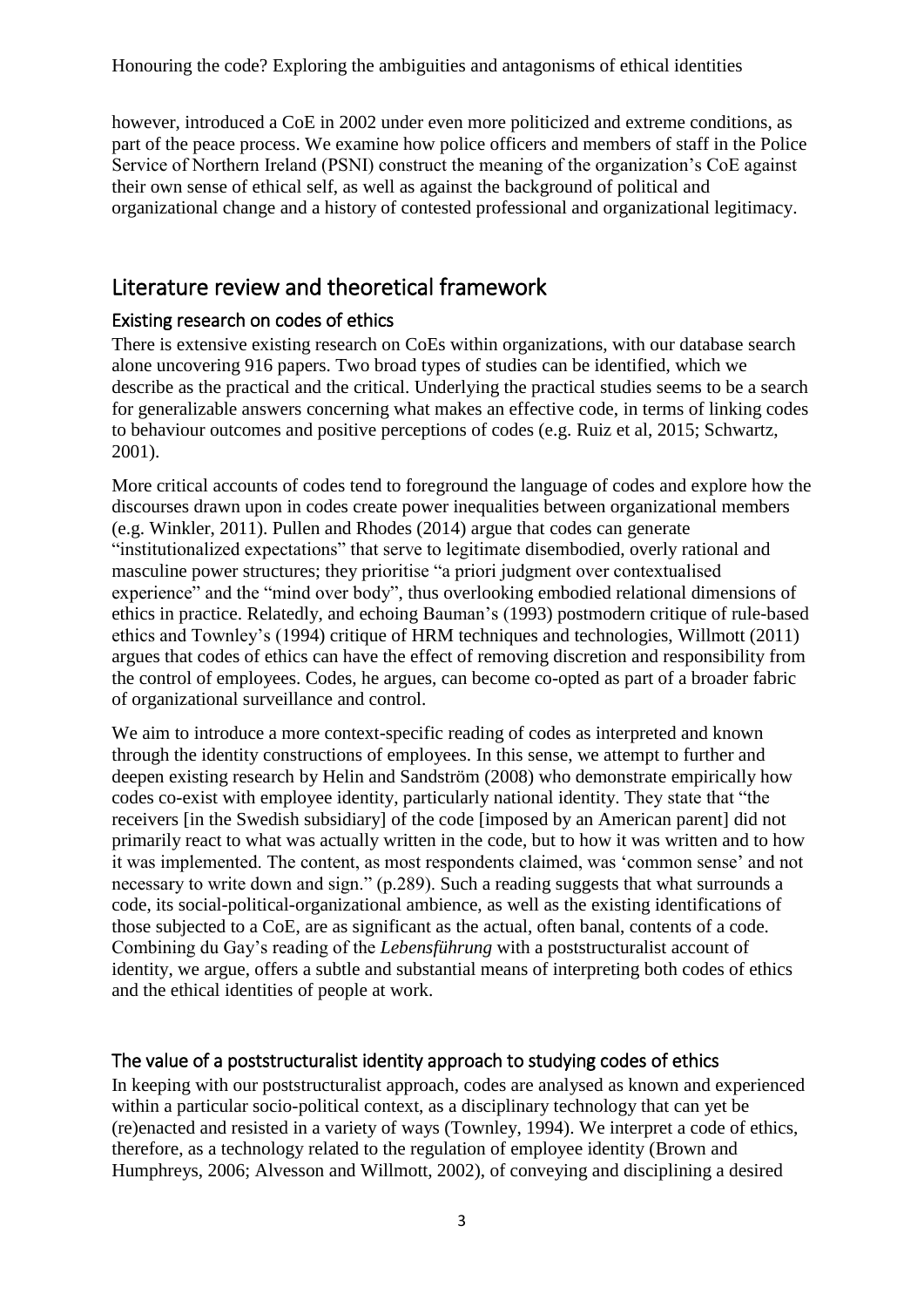'comportment' via a range of ancillary discourses and practices (Carroll and Nicholson, 2014; du Gay, 2000 and 2008; Gagnon and Collinson, 2014; Townley, 1994). Such disciplinary mechanisms might come cloaked in 'innocent' (Vince and Mazen, 2014), or even 'heroic' (Ford et al, 2008) language but nevertheless equate to an imposition of norms. In the case of a CoE, such an imposition may come from democratically elected politicians, in the case of our study, or under other circumstances from a profit motive, linked to reputational damage (Helin and Sandström, 2008).

Du Gay's case (2000 and 2008) is that distinctive ethical orders are established via norms of practice and processes of collective learning, which each serve a particular purpose in public life. Bureaucracy establishes impersonal and accountable rules and procedures; norms of political leadership are required to campaign for certain under-represented people and causes; enterprise is important for generating innovation. Such orders generate ethical expectations of the person inhabiting them via a range of practices, training and examination procedures. Such different realms or orders-of-life may antagonistically overlap, generating confusion, imprecision and conflict as to what kind of person one should be in a given area of life.

A poststructuralist account of identity seeks to explore such spaces of organizational dislocation (Howarth, 2013), allowing for a more agentic reading of the relationship between ethical regimes and codes of ethics and organizational subjects. Following Harding et al (2014), we approach people within organisations as subjected to discursive norms but also as resisting subjects, people who re-interpret ethical discourses and draw on alternative discourses in order to assemble an identity as an ethical professional (Fleming and Spicer, 2010). As such, we view subjects as capable of performing "assertion[s] of agency framed within relations of power" (Brown and Coupland, 2015: 1315-1336). Such a reading, however, also implies that both organizations and the people who work within them are not necessarily consistent or 'coherent' entities (Clarke et al, 2009: 341). They may be interpreted as far more "momentary achievement[s]" (Ybema et al, 2009: 301). The ethical organisational subject may occupy a more antagonistic and ambiguous relationship to both a CoE and its broader order-of-life.

Exploring the various meanings of the signifier 'code' can itself signal this ambiguous status. The Oxford English Dictionary defines codes in a formal sense as "a system or collection of rules or regulations on any subject. Codes are also bound with a more tacit sense of "honour", a means of ordering a group through a "set of rules and customs which regulate the conduct of some particular class of person according to a conventional standard of honour": they are thus related to and embedded within particular social and political contexts. Finally, codes are something one cracks, or fails to crack, a means of encrypting privileged information of great importance to a certain group or organization: codes protect important secrets, possession of which suggest a certain privileged ownership or knowledge. A code interpreted as a discursive resource for identity regulation and identity work amidst other resources, in other words, can be related to power, to the political and to the socio-cultural: its meaning is antagonistic and ambiguous.

# Background: contested police legitimacy and police reform

The legitimacy of the police in Northern Ireland has been contested for a long time, calling into question all three forms of legitimacy identified by Suchman (1995): pragmatic, moral and cognitive. As Mulcahy (2013) argues, a lack of consensus over constitutional and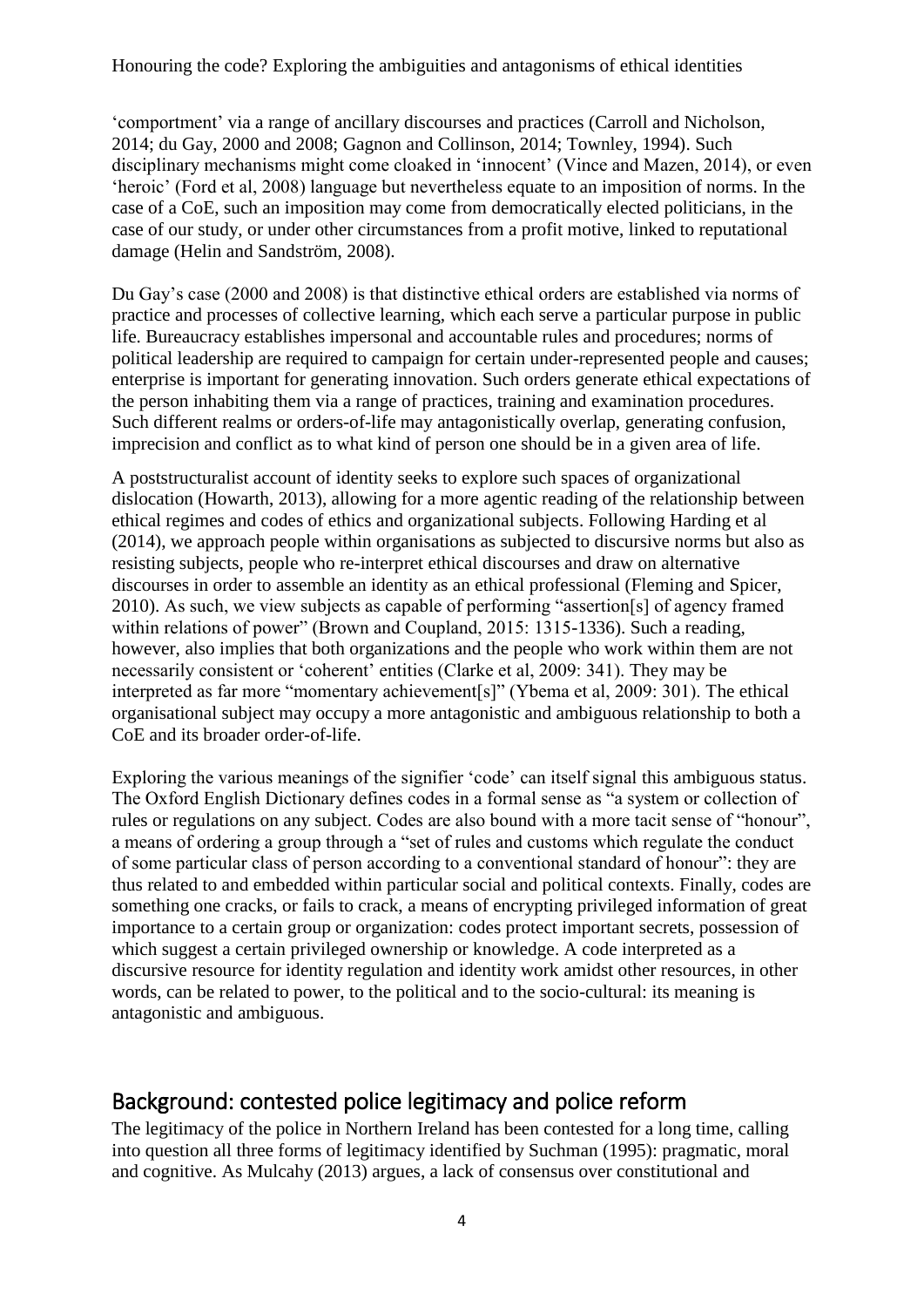governmental arrangements in deeply divided societies poses a legitimacy problem for all state agencies but particularly for the police, who are charged with maintaining state authority and public order. The police and police reform thus become sites for the discursive power struggle over the political future of a society.

The legitimacy of the Royal Ulster Constabulary (RUC), the police force of Northern Ireland from 1922, was questioned particularly by Nationalist and Republican communities. Republican communities considered the authority of the British state in Northern Ireland as illegitimate as such, and this lack of cognitive legitimacy extended to the RUC as the law and public order enforcement organ of the British state. The moral legitimacy of the RUC was also questioned, particularly in terms of allegations of unrepresentative composition of the force and partisan practices. Pragmatically, some Nationalist and Republican areas became virtual no-go areas for the RUC, being effectively policed by paramilitary organizations (particularly the Provisional IRA) rather than the police. In 1999 the Independent Commission on Policing, established as part of the Belfast (or Good Friday) agreement, published a report setting out recommendations for police reform in Northern Ireland (the socalled Patten report). This represented an attempt to disentangle policing from questions of the legitimacy of the state and was met with a modicum of success. The legitimacy of the PSNI (the successor organization to the RUC) appears less ferociously contested than that of the RUC, although it remains in question in some quarters (Mulcahy, 2013).

Calls for reform of the police in Northern Ireland encompassed three strands: cultural reform, including recruitment and religious composition, symbols, name and badge; organizational reform, including service size; and questions of governance, including mechanisms of accountability (Moran, 2008). As part of governance reforms, PSNI was made accountable to the Policing Board, newly established in 2001 and composed of elected members and independent members appointed by the Secretary of State for Northern Ireland. The PSNI CoE, introduced in 2003, remains intimately connected to broader political reforms. It "sets down standards and behaviours expected from police officers and provides guidance on how they should conduct themselves in this honourable profession", while acknowledging that "police officers have to make [difficult judgments] on a daily basis" (Rea, 2008).

# Methodology

We approached our methodology with the aim of developing a picture of how the 'ethical police officer' was constructed within PSNI. We approached this task through recording and interpreting the subjective ethical identifications of our participants, as well as their perceptions of organizational expectations. Bearing this in mind, we were interested in exploring why serving police officers chose their particular careers over other alternatives and what they saw as the most important ethical imperatives of policing, what made a good, ethical officer, in other words. We were also interested in capturing officers' perceptions of organizational ethics and their views on how these were communicated to employees. We hoped that such an approach would establish a glimpse, no matter how transient and contested, of what it means to be an ethical police officer.

Data was collected through 37 individual, semi-structured interviews with police officers and members of staff of PSNI. The interviews were conducted at a single, heavily-fortified police premises in Belfast, in March 2015. A purposive sampling strategy was followed, with an attempt to maximise variety in terms of age, length of service, hierarchical position, their role in the organization, gender, and community membership. Interviews lasted between 45 and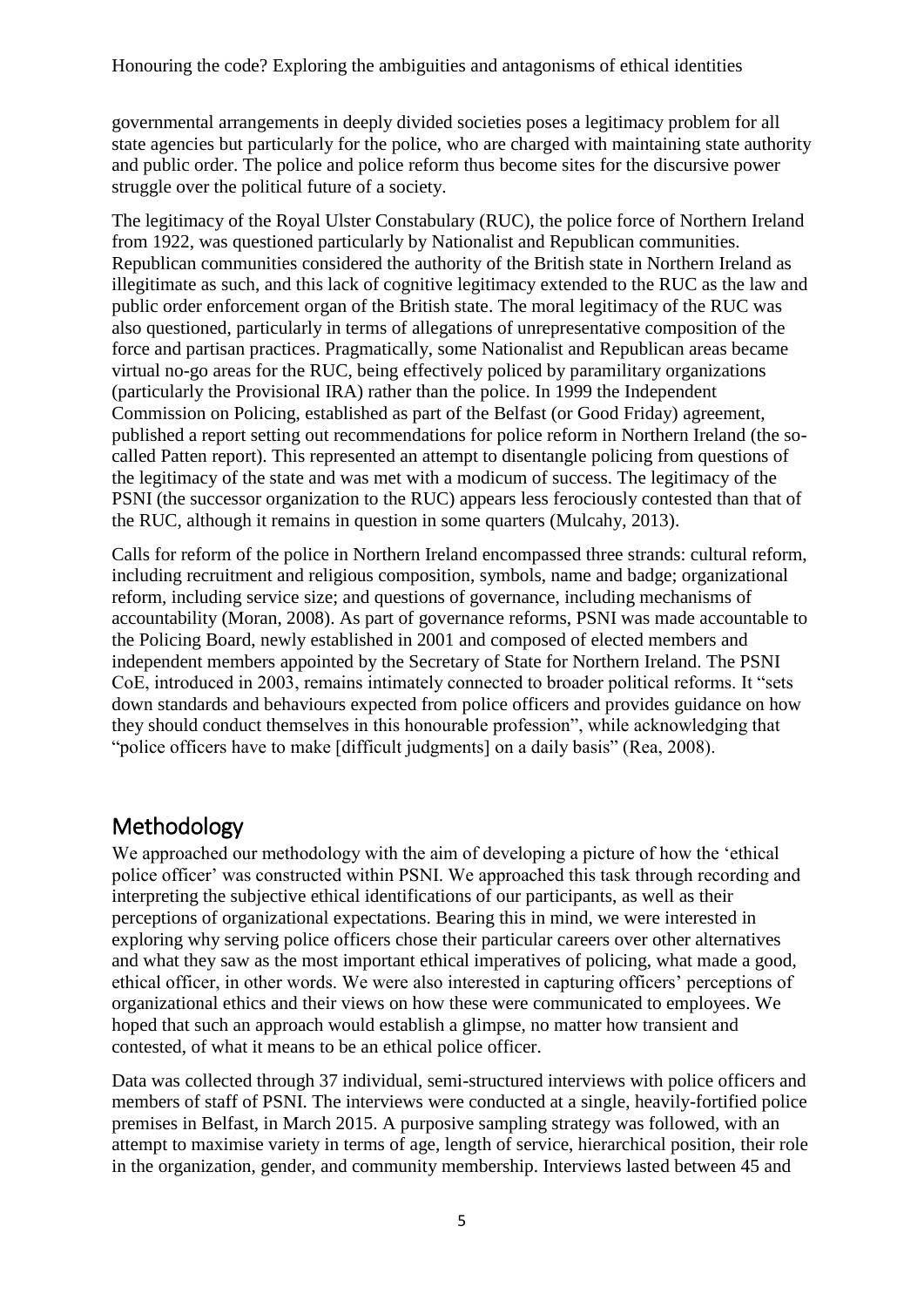60 minutes and were audio recorded (with two exceptions) and transcribed. Due to the sensitive nature of the topic it is even more necessary than normal to protect the anonymity of individual participants. We therefore consider it inappropriate to provide detailed descriptions of participants' demographics and roles here and will limit ourselves to very broad descriptors in attributing any quotes to particular participants in the findings section.

We were guided in our data analysis by the discourse analytic approach of Knights and Clarke (2014). Each author subjected the transcripts to multiple readings, meeting in between each reading to discuss, debate and reflect upon what we viewed as the emerging themes. We used NVivo to assist us in coding the data. Following the principles of template analysis (King, 2004), we drew our higher order codes from the interview schedule, with codes such as 'political environment', 'culture of rules and complaints', 'stories of personal danger', 'leadership of the organization', and 'code of ethics' adopted. Second-order codes focused in particular on deepening the codes of ethics code, exploring how it interconnected and overlapped with other codes generated. As a final step of analysis, we employed a close textual reading, analysing how participants assembled their identities discursively. This stage of analysis necessitated exploring how the textual adoption of pronouns, nouns, verbs and adjectives interleaved with organizational and social, 'small-d discourses' and larger sociopolitical, big-D discourses (Zoller and Fairhurst, 2007).

## Summary of findings

#### Situating the person and the code of ethics within their order-of-life

Our meta-finding is that it was impossible to separate employee identities and identifications with the CoE from the broader ethical ethos the organization was seeking to embed. Particularly stark in our data is the sense that the code was viewed as one element amongst many that signalled to employees that they were now working not only under different organizational conditions but within a changed organization – and even society. Whereas the ethos of the RUC, according to our interviews, might be described in militarized, or even familial terms, with a sense of being comrades in arms in the face of hostile situations, the PSNI seems to carry much more of an ethos of bureau, with a greater emphasis on rule-bound behaviour.

Relating to the RUC, interviewees told stories of being informally inducted into police practice and proper conduct by more experienced members of the team, most notably the socalled 'senior man', the most experienced officer in a station, suggesting a relationship like that of a somewhat patriarchal figure introducing younger siblings or children to a desired identity. Recruits were inducted into the ethos of the organisation and accepted ways of doing police work, based on norms of service and solidarity.

*Extract 1: The guys I worked with, everyone had [a] good solid background and with a wealth of experience. I remember one of the first experiences I went to was the murder of a fella just outside […] Police Station, and I hadn't got a clue, and big fella [the most experienced member of the group] just turned around and said 'you just make sure that you stand right behind me and you stand back against the wall'. I'm standing and I asked 'why don't we move down a bit' and he said 'we are in the shadows and they don't even know that we are here' […]. (Police Constable)*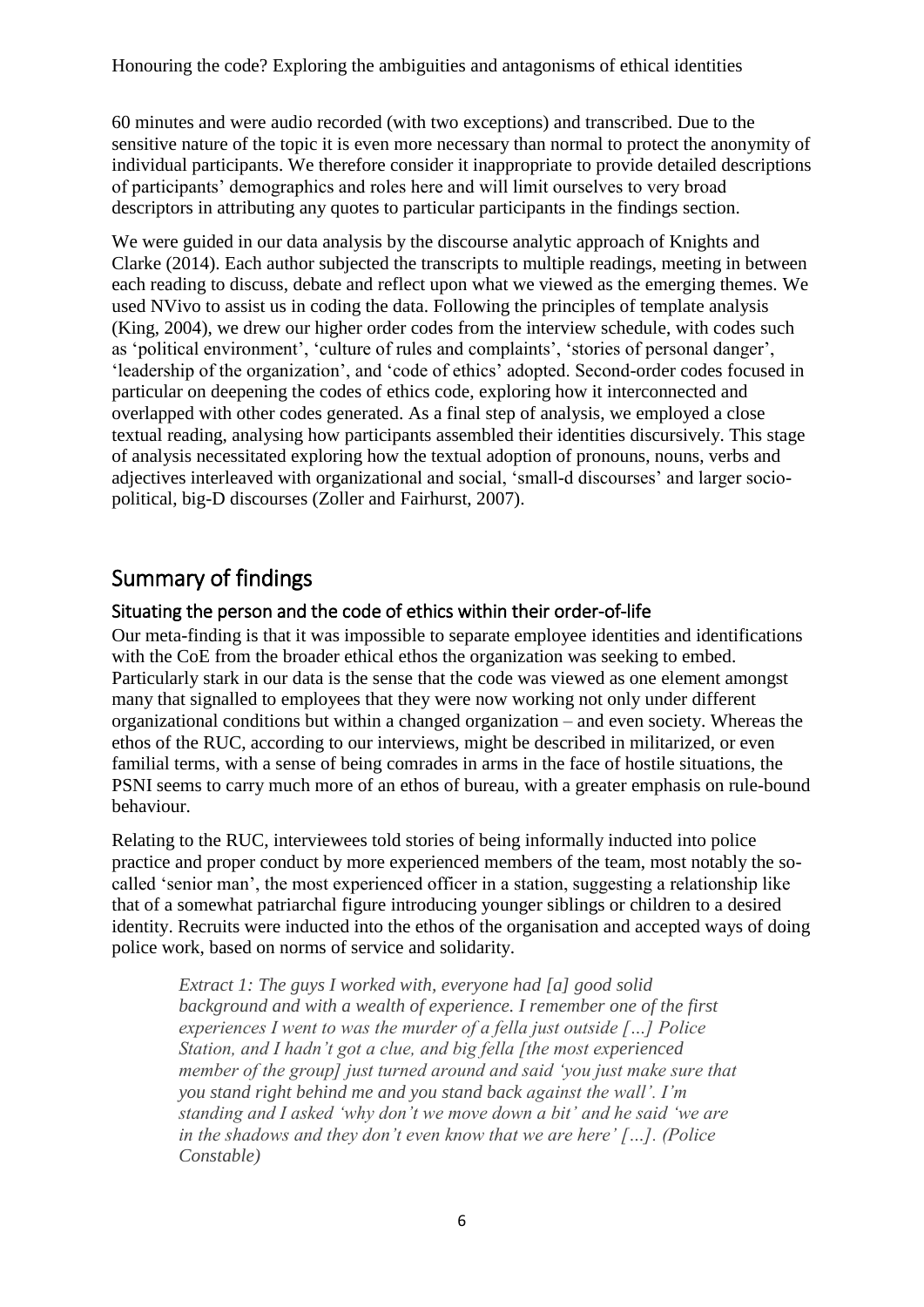We were told further stories of mutual support, standing by each one another in crowd control lines, keeping public order during the annual marches by the two communities, as well as watching over each other when entering perilous investigative situations.

*Extract 2: The RUC had a certain camaraderie, in many ways life was […] difficult out there on the street but you could cope with that because you felt you had a certain support from your supervisory and management staff. I don't think folks on the ground feel that any more. (Staff member)*

This feeling of support and camaraderie was paired with a sense of pride in the RUC, its history and its symbols, as well as a feeling of nostalgia. The socio-political change after the Belfast agreement, which saw the abolishment of most RUC symbols and a more critical take on its history, was therefore greeted by some with a sense of loss and even betrayal and a feeling that the state of policing in Norther Ireland was deteriorating.

*Extract 3: You didn't really get to build that sort of relationship it was more so whenever you went to your station and you were out with your tutor constables and then went to your section that you sort of saw more of your identity, which is well and truly lost from the Police now. (Police Constable)*

*Extract 4: I mean change is good and it's one of those things that I was brought up with you know change is good if it is done for the right reason and changes weren't done for the right reason changes were there to appease terrorists you know at what point does common sense come into this. (Police Constable)*

The introduction of more external scrutiny through the Policing Board and the Police Ombudsman as well as the introduction of the CoE and the emphasis placed on this in induction and training can be read against this background of organizational reform towards a more rule-based and transparent organization modelled more on the notion of the bureau rather than of an ethos of family or command. Hence the code was spoken of in often impersonal terms, as one technology amongst many others that was parcelled within a bureaucratic ethical ethos.

#### Sense of self and resistance or acceptance of changing discourses

Interviewees seemed caught between identities and changing orders-of-life. Depending on their background and life situation they might use their own sense of self to either resist, accept or embrace changing organizational and societal discourses about the role of the police in Northern Ireland. A participant from the protestant community, which had been very dominant in the RUC, might resist external discourses that characterised the old RUC as biased against Catholics and might use their own self-identity as a moral person to justify that resistance.

*Extract 5: Generally speaking the people I worked with, you know, there was strong sense of right and wrong morality. […] I came from a very religious background […] and I would have noticed if anyone had been a bigot but I never saw it and it wasn't through turning a blind eye to it, I just never saw it. And it galled me, the fact that these people were saying the RUC are this and the RUC are that. They were the ones causing trouble and myself and colleagues were out there trying to stop trouble and restore the peace as it were. (Police Constable)*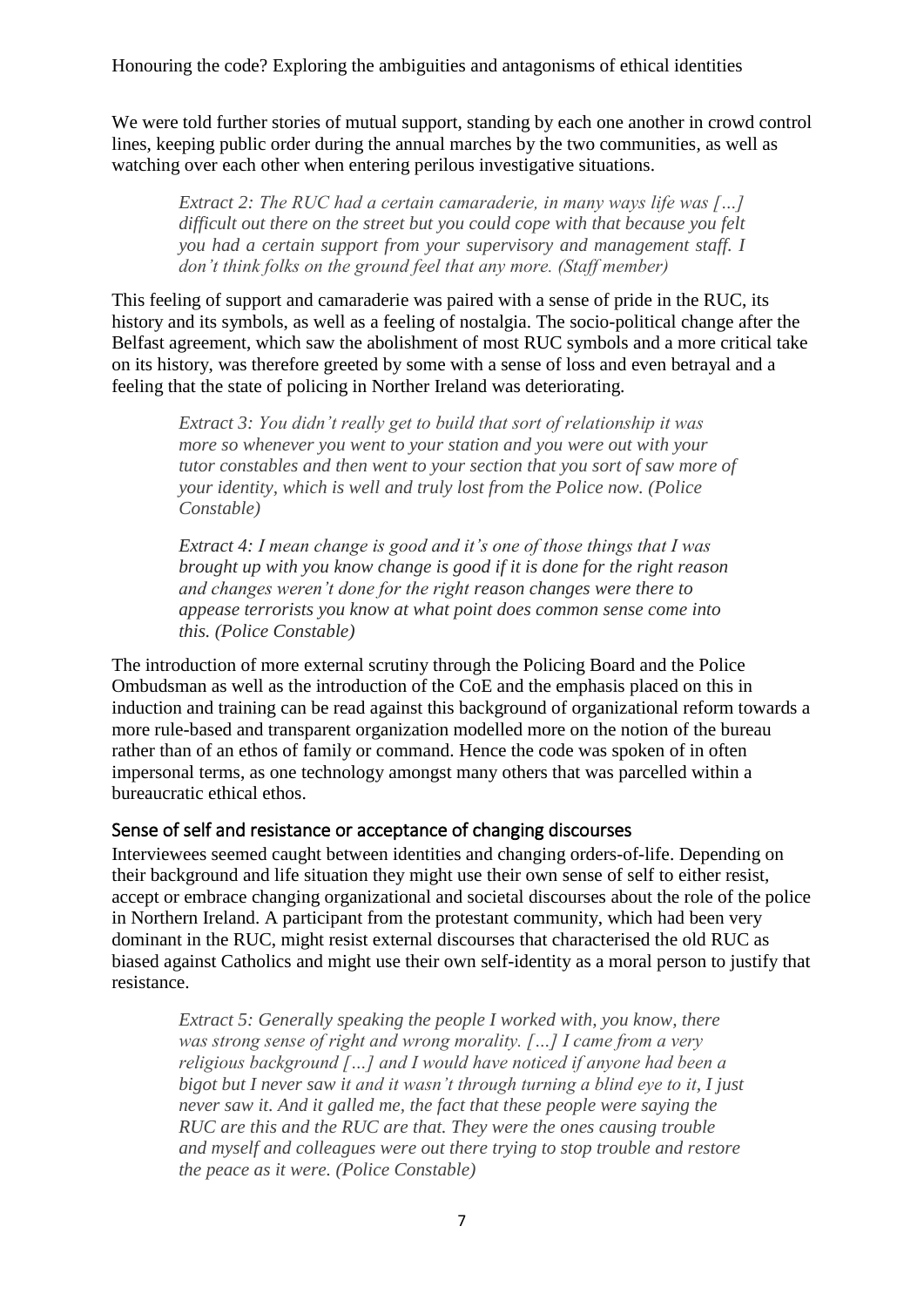In this extract the interviewee also aims to discredit those detractors as troublemakers and thus of lesser moral standing. In doing so he is drawing on one set of organization and/or societal discursive resources – the idea that those criticising the old RUC were mainly troublemakers and/or terrorists – in order to resist a different societal discourse – namely that of the RUC as a biased and bigoted organization that favoured one part of the community over another. It seems to us that he is invoking his moral and professional identity, i.e. his sense of self as moral person and his own experience of the colleagues he worked with, in order to do be able to accept one discourse and reject the other in a way that carries some authority, both to the interviewer and to himself.

Other interviewees linked their sense of self-identity with a more accepting or positive account of the changing ethos of the organization. These were typically – although by no means exclusively – participants with a background that had been unusual or underrepresented in the old RUC: Catholics, women or people from outside Northern Ireland. The next extract, from an interview with a member of staff who was in many ways an outsider not only in Northern Ireland but also within the PSNI, illustrates this quite well.

*Extract 6: I'm from an area of the UK where, I won't say you rarely see police, but it's not as common as it was say here during the periods of the troubles. […] My predecessor was a retired Chief Superintendent and they purposely wanted to civilianise the post […] in Northern Ireland as an outsider it is a very confusing place and I've been here since 1989 and it is… I still haven't worked out how the place works to be honest, I find it very confusing, very frustrating. […] It was a very strange environment, as I say, military type discipline and all these, when people say symbols of the British administration, it really was over the top, it was almost like a military establishment, which I found to be very, very strange.* […] *everything else, in many cases had to change, it was inevitable that we change in terms of the ethos was something that you used to, I used to find overpowering. (Staff member)*

In extract 5 the interviewee is drawing on a sense of self as an insider of the dominant community group in Northern Ireland and in the old RUC and weaves this into his rejection of a critical societal discourse. In contrast, in extract 6 the interviewee draws on a sense of self as an outsider to Northern Ireland and, due to his role, almost an outsider within the PSNI. He uses this outsider identity to point out how the culture and ethos of the RUC was *strange*, *confusing* and *frustrating* and how Northern Ireland is not like other parts of the UK. The change in culture and ethos that came along with the transition from RUC to PSNI and police reform is welcome, perhaps because it brings his sense of the organization closer to his own sense of self and what he considers to be normal.

#### A moral sense of self and duty

Before we bring together considerations of self-identity, organizational and political change and the Code of Ethics in the next sub-section, we will first look at interviewees' sense of moral identity as a professional police officer. This was often brought out in comments on why they decided to join the police.

*Extract 7: I thought it would be good to help people and good to put people who did wrong behind bars. I saw it as an upright job and blessed of the peacekeepers. [That phrase] is in the Bible but 'blessed of the peacekeepers' is very much a thankless job for the vast majority of the time, […] a policeman's lot is not a happy one and often you see that coming*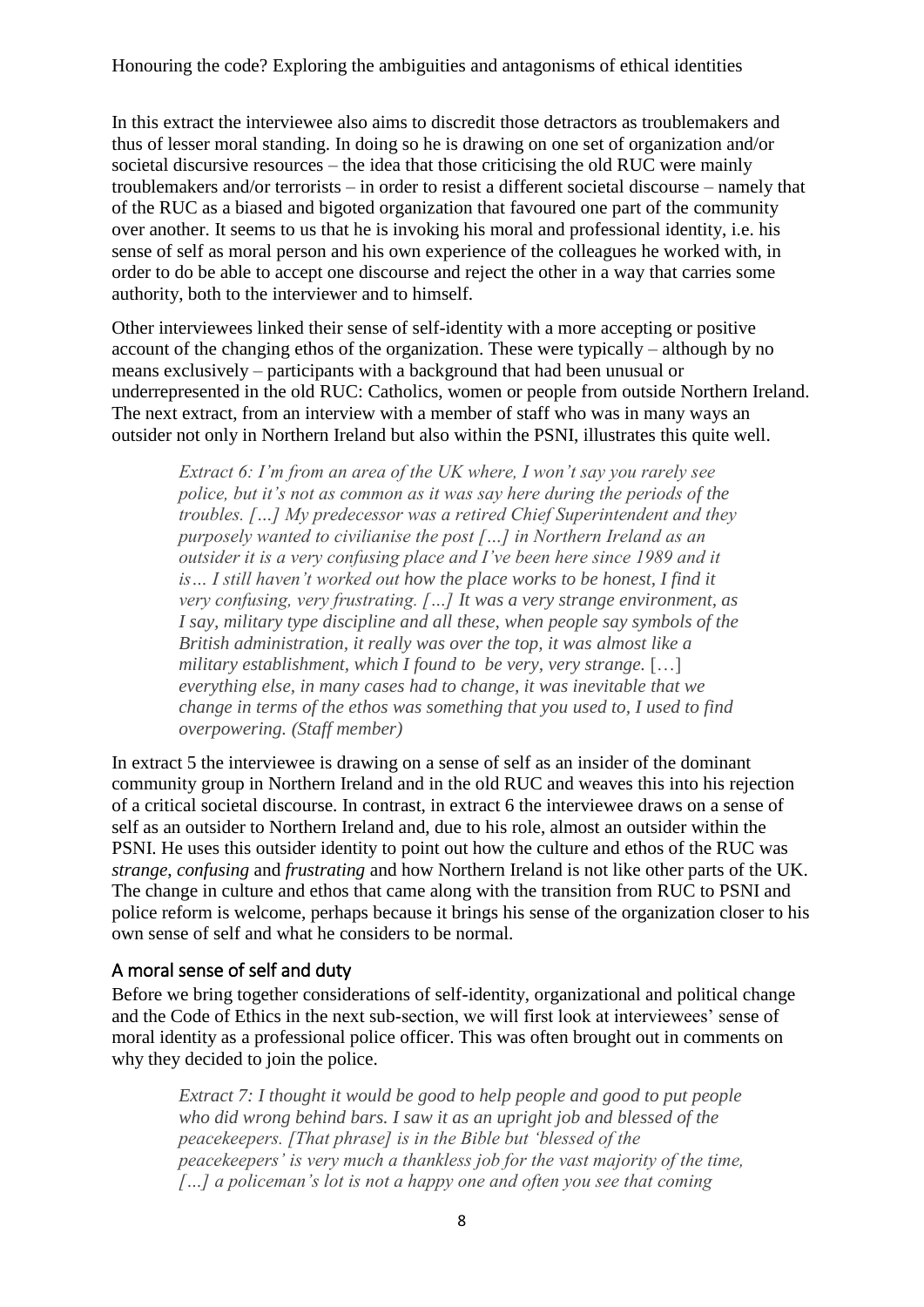*through, because certainly particularly in Northern Ireland you are nobody's friend so I know that was why I wanted to join. (Female Police Constable)*

*Extract 8: I think anybody who joins the Police joins because they have an interest in policing and they take pride in what they do. You may get one or two people who don't but the majority of the police officers do and I can't say that I have come across any problems and they will always put the public first. […] Just keeping people safe incorporates a lot of things. Justice for people should it be that somebody has just lost a purse, you know, helping someone find a purse. Just simple things. It goes from saving a life to dealing with lost property. (Detective Constable)*

A sense of having joined the police because they saw it as a morally good thing to do, as comes through in both the extracts above, was something portrayed by many of our interviewees. This is probably not uncommon among police officers generally but helps to set their responses to the politically motivated changing culture and ethos of the organization, discussed in the previous sub-section, and to the CoE, discussed in the next sub-section, into the context of a strong sense of moral identity. These police officers saw themselves as moral, in some cases strongly religious, people, who did their work in order to help *good* people and protect them against *bad* people. Given such a sense of moral self, it is unsurprising that external discourses of a biased or corrupt police force that only served one part of the community were resisted. It also helps to explain the representations of the CoE that are discussed below.

#### Three identifications: indifference, pride and injustice

We identify and unpack three broad types of responses to the CoE, within the shifting orderof-life of the Northern Irish police force. The first and by far the dominant type of response was of general acceptance that a CoE was necessary and probably good to have, that it contained nothing that a responsible, professional police officer or member of staff would not do anyway, but that one would not consult it in day-to-day work or even be particularly familiar with its details. This was a fairly neutral or indifferent identification, one rooted in and performed into being through a strong and stable sense of what it means to hold an identity of an honest and competent police officer, as discussed in the previous section. Imprecise notions, such as 'service' and the 'good, law-abiding people' were evoked in order to embolden the sense that the personal code of a police officer transcended any organizational or political pressures. Such an informal code of identity seemed to support, transcend *and* contradict the perceived ethos of the official CoE.

*Extract 9: I don't think that everyone has [the CoE] at the forefront of what they're doing every day. I honestly believe that the majority of people who are police officers are virtually just decent people who do want to help, who will help people when they are in trouble and I think if you are just a decent person the code of ethics applies to you because they are normal things that you do. (Police Constable)*

This kind of fairly neutral identification with the code as something that no decent, moral police officer would have a problem with, could become a more affirmative identification, if the code was seen as a means of preventing or weeding out some less than professional behaviour that also occurred.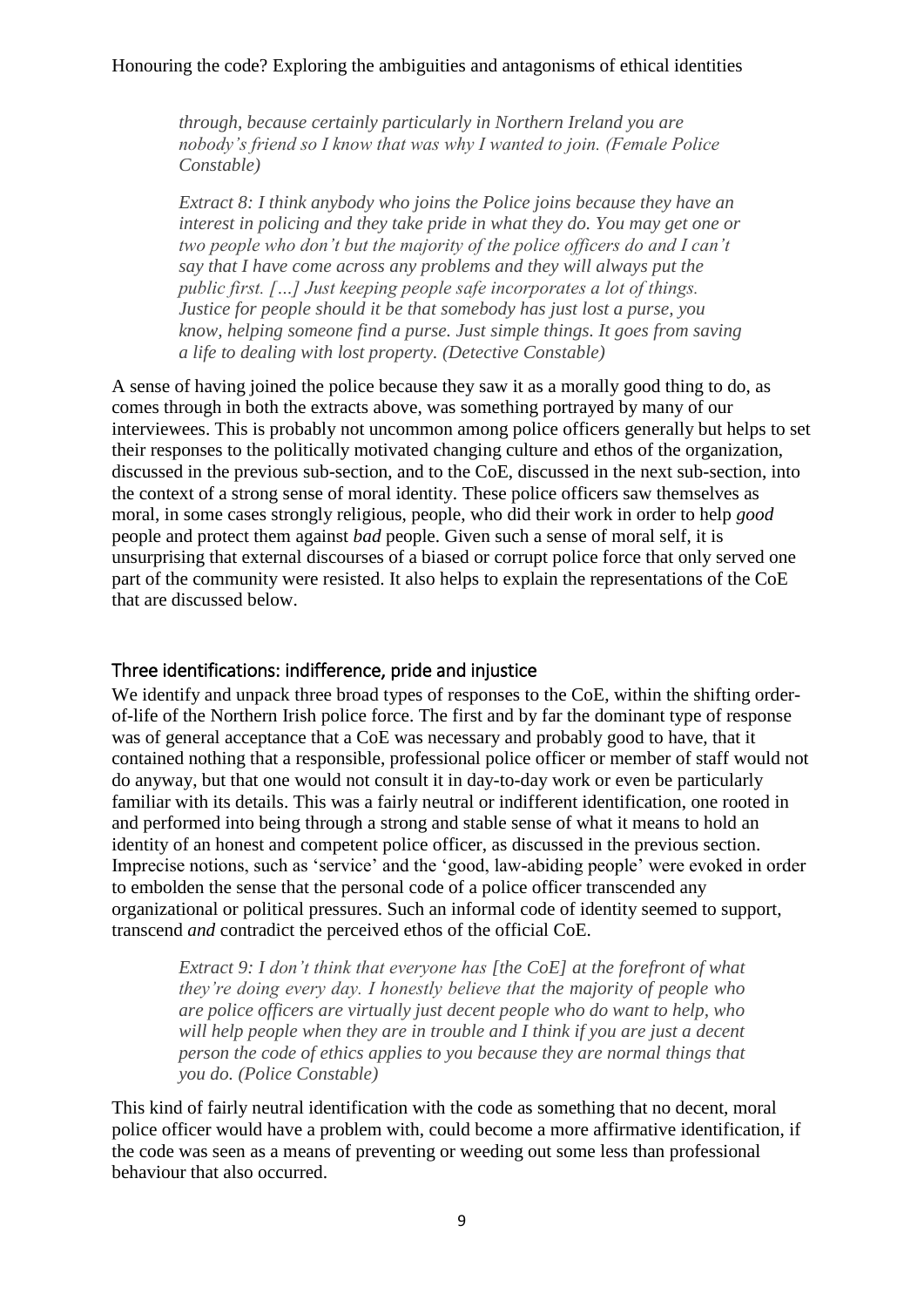*Extract 10: I think that the code of ethics is about trying to ensure what I've just explained to you […] how you speak to […] to the community, to external agencies, to colleagues in work and everybody you come into contact with, is professional and competent and I pride myself in my work and I hope that I do that each day. And really I think that the code of ethics is something that is there as a disciplinary type mechanism […] I actually think it is necessary to have because unfortunately not everybody … […] it's a good reminder for yourself, we're in a disciplined organisation as well and with being a supervisor it's a useful tool […] you could start a conversation about an issue that could easily be rectified. (Detective Sergeant)*

Here, an affirmation that the CoE stipulated only those things that no professional police officer would have a problem with went hand in hand with an acceptance that wrongdoing or unprofessional behaviour did occasionally occur and perhaps the somewhat different viewpoint of an officer with line management responsibility, echoed by several other such officers.

The language of such responses was awash in notions of 'common sense' and 'normal' ethical and professional standards, implying a deep embeddedness of officers within the norms of what it means to be a police officer. Nevertheless, many of these officers offered passive resistance (Collinson, 2007) in relation to the code, expressing dissatisfaction with an organization they perceived as increasingly rule-bound and impersonal.

*Extract 11: But to be honest with you, I have glanced at it and I never need to read it, because in my opinion it sort of states the obvious. And I'm not saying that it's not fit for purpose, but I feel at times it's like a rule book that someone can beat you with if they identify that you are doing something wrong. (Police Constable)*

*Extract 12: The code of ethics there is nothing there new in it as far as I'm concerned not to be used as a moral lifeline. If you are brought up right and you have decent morals and you know right from wrong if you treat people with common decency and courtesy you don't need them when the Police Service write things down it's for a reason and usually the reason is and I find out first hand it's for because they use it as a beating stick, because they will search through anything in that code of ethics and hit you with it. (Police Constable)*

The second and least common identification was a more explicit welcoming of the CoE and the organizational and political changes that it represented, as well as of its use as a management and leadership technology. The CoE was experienced and consumed as offering more consistency with officers' existing, informal codes of ethics. This response was often, although not exclusively, articulated by police officers who identified themselves as Catholic or by those with a certain outsider status in Northern Ireland.

*Extract 13: […] that's a very emotional trigger for me to stand up to be, to hold up the code of ethics. […]The public in [location] expect highest possible standards so… not the same everywhere else in Northern Ireland, so I think the code of ethics is really important. […] So to me the code of ethics means different things to different people and my role as an Area Commander, holding people to account and being held to account, how do I*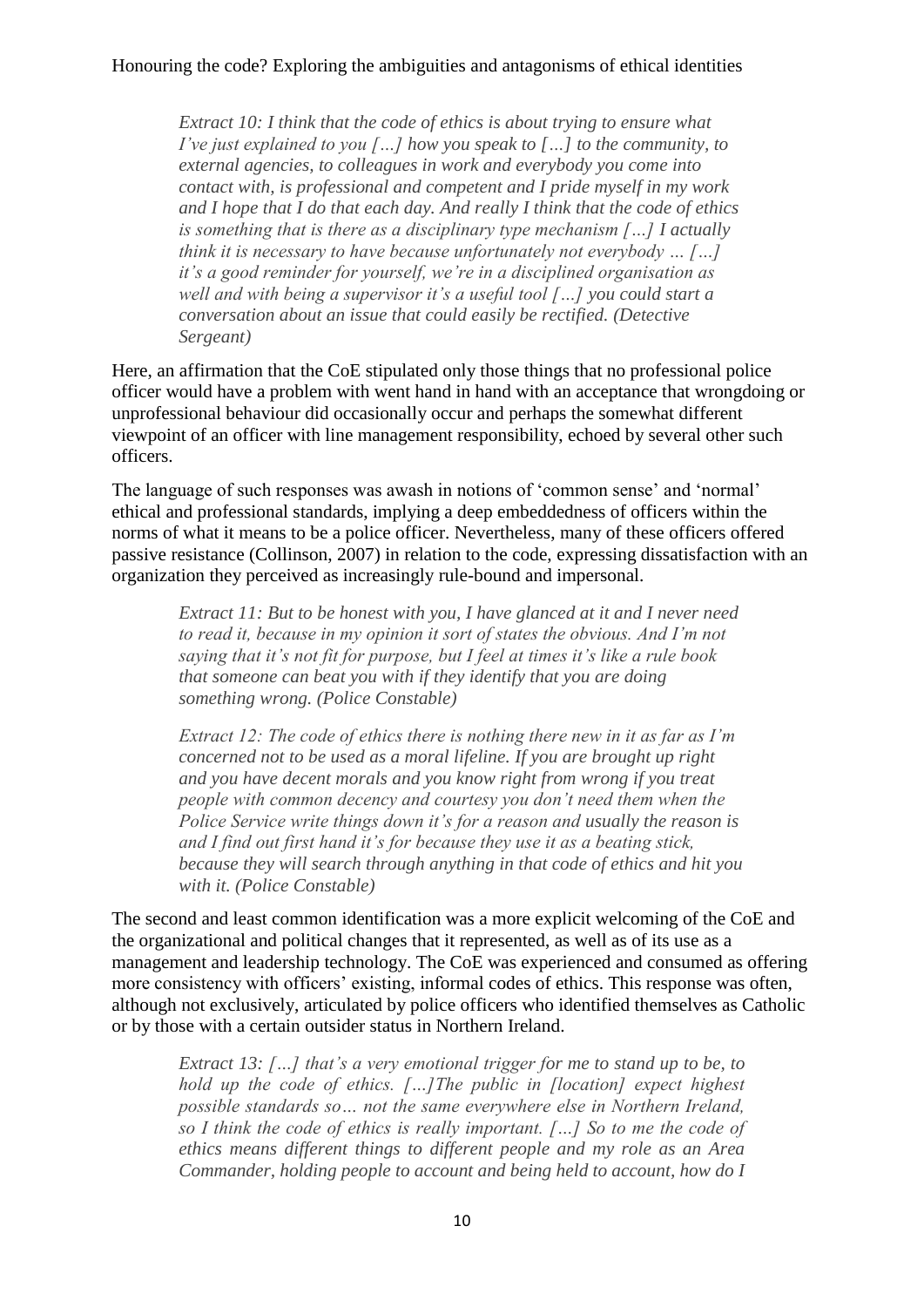*get the best out of everybody wherever they are in their career path? The code of ethics is one way to do that. (Chief Inspector)*

Interwoven with these positive accounts of the CoE were often narratives of 'joy' and contentment with the general political and organizational changes that made the PSNI a better place for women and Catholics to work, made it a more open, transparent police service and had removed some of the symbolism of the RUC which could feel oppressive to these previously under-represented groups.

In contrast, the third type of response constructed the code in more oppressive terms, a tool of political control and rigid rules that could hinder thoughtful and flexible policing practice. The code was one symbol amongst others of a sense of unease with the organizational changes. For these officers, the order-of-life within which PSNI sat was constructed in unethical terms – of ambitious bureaucrats serving career over profession or duty. In this critical account, the description of 'normal' police officers as decent people who knew right from wrong re-surfaced, questioning why a CoE was needed. For these officers, their sense of a personal code stood in unambiguous opposition to what was viewed as an external imposition of a CoE. Travelling with this critique was a sense of being isolated from senior officers and the larger political forces at play. Language here was dominated by evocations of isolation and the impersonal exercise of authority. There was a sense amongst these officers that they had been left behind and would be scapegoated by organizational leaders when necessary.

*Extract 14: It's no longer a police force, it's a police service, which is fine in itself but we've given up everything that we've strived for, for the last 40 years to preserve, we've just given it up, we've now become this namby pamby, we're not policemen anymore, we're social workers, we can't do anything, everybody wants to complain, nobody is happy anymore, so you can't police. I hate it, I can't wait to get finished, I never thought I'd say that but it's coming to a point where in the next couple of years I'm seriously thinking of just leaving and giving it all up because it's just chronically bad. […] But we've had 200 years of the evolution to become best practice then we get somebody who's got 10 years' service, who's never been on the front line and decides I know how we can save money we can do it this way and do it that way. Which is going against the whole evolution of policing. It doesn't work but this is how they get promoted because they are able to show how to save money and it's completely and utterly wrong. […]Like for example the code of ethics, probably the only set of rules, but… Well the code of ethics, I never signed, I never signed up to it. I had a query about it and it was never satisfactorily explained. […] It was all about discreditable conduct and discreditable conduct is totally subjective and depends on your audience and who is dealing with you and depends whether it is discreditable. I put a number of scenarios through and was basically told to… well wasn't told to shut up or put up, but basically you're an officer of 18 years' service, something like that and you should know what discreditable conduct is. Yes I do know in my eyes, but if you are going to put a rule on me and say you cannot be guilty of discreditable conduct on me well you are going to have to define what it is and they never have. So it's totally subjective. (Police Constable)*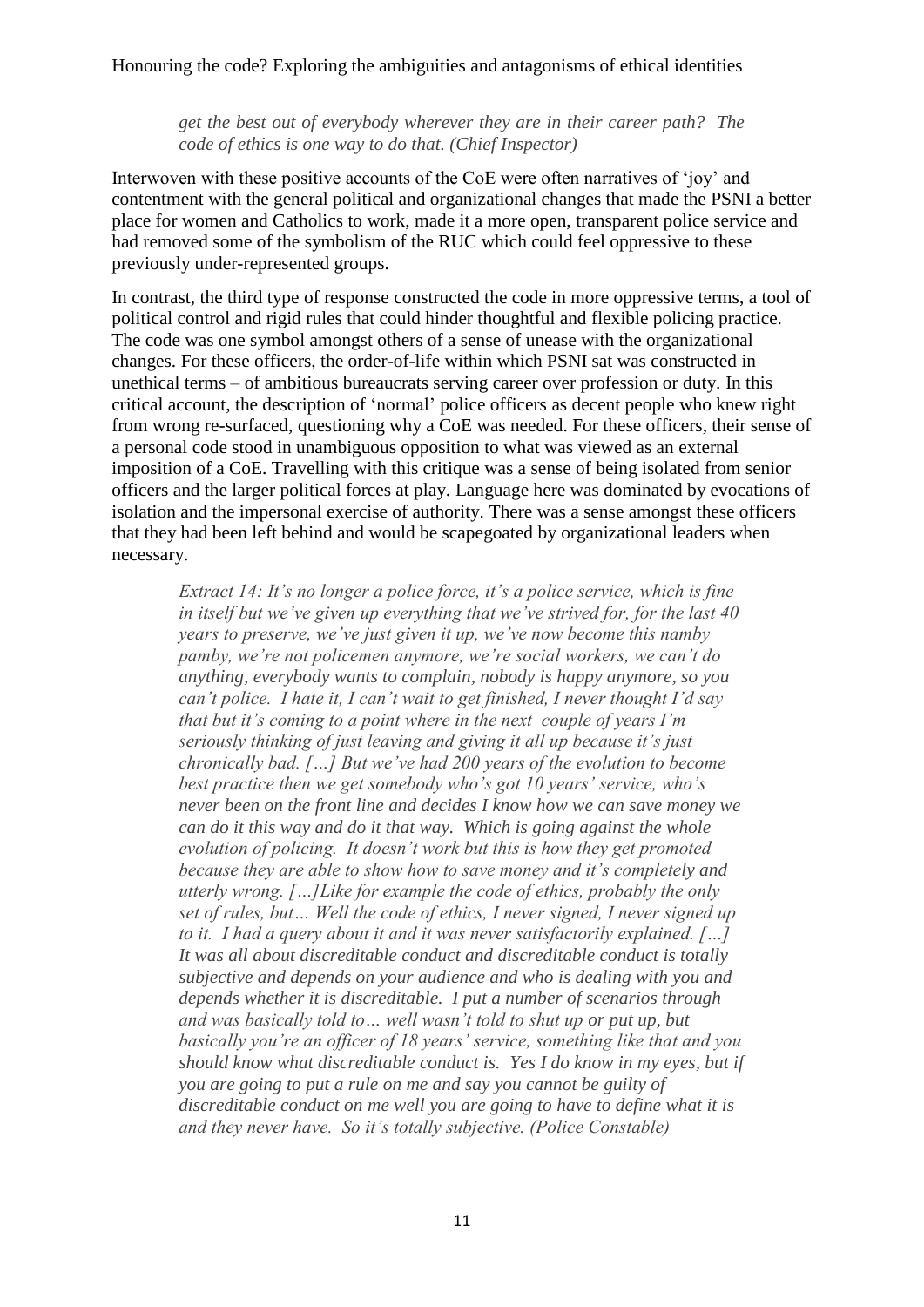Extract 14 is from an interview with a police constable who was probably the most negative of our respondents in terms of his views on the organizational changes and the code of ethics. It brings together the various strands of our discussion above to show how a sense of self as a good, professional police officer, a deep dissatisfaction with the organizational changes and a perception of the Code of Ethics as a disciplinary tool that was also not well defined in places all constituted each other. His rejection of the CoE can only be understood against the background of his deep mistrust of the new political and organizational ethos pervading policing and his injured sense of an ethical and professional self.

### Discussion and conclusion

Our findings demonstrate the importance of analysing ethical identity and codes within the rich, complex and contested ethical contexts of particular, overlapping realms of *Lebensführung*. The policing sector in the UK in general has experienced a profound shift in terms of visibility and scrutiny over the past several decades, a change that can perhaps be seen in even more pronounced terms in the context of Northern Ireland. The work performed by a code cannot be separated from this contested and complex shift in the broader ethical *Lebensführung*.

Codes can then also be interpreted as one performative technology amongst others that constitute accounts of what responsibility and irresponsibility mean within a certain *Lebensführung*. Hence we ought not to be surprised that codes hold varying degrees of prominence and commitment from employees.

The research implications are that more attention could be paid to more context-bound, ethnographic accounts of how codes are identified with by employees within their broader working lives, particularly in contexts of contested organizational legitimacy and attempted re-legitimation.

Our approach and findings also hold implications for practice. If codes occupy an ambiguous and liminal space within organizations, then perhaps the implementation and training associated with codes ought to better reflect this reality. In particular, we believe that there is significant space for approaching codes as technologies that enable critical and developmental reflection on what it means to be an ethical subject in a certain lifeworld.

## References

Alvesson, M, and Willmott, M. (2002), 'Identity regulation as organizational control: producing the appropriate individual. *Journal of Management Studies* 39 (5): 619-644.

Bauman, Z. (1993), *Postmodern Ethics*, Oxford: Blackwell

Brown, A, and Coupland, C. (2015), 'Identity threats, identity work and elite professionals.' *Organization Studies* 36 (10): 1315-1336.

Brown, A, and Humphreys, M. (2006), 'Organizational identity and place: a discursive exploration of hegemony and resistance. *Journal of Management Studies* 43 (2): 231-257.

Carroll B, B, and Nicholson, H. (2014), 'Resistance and struggle in leadership development.' *Human Relations* 67 (11): 1413-1436.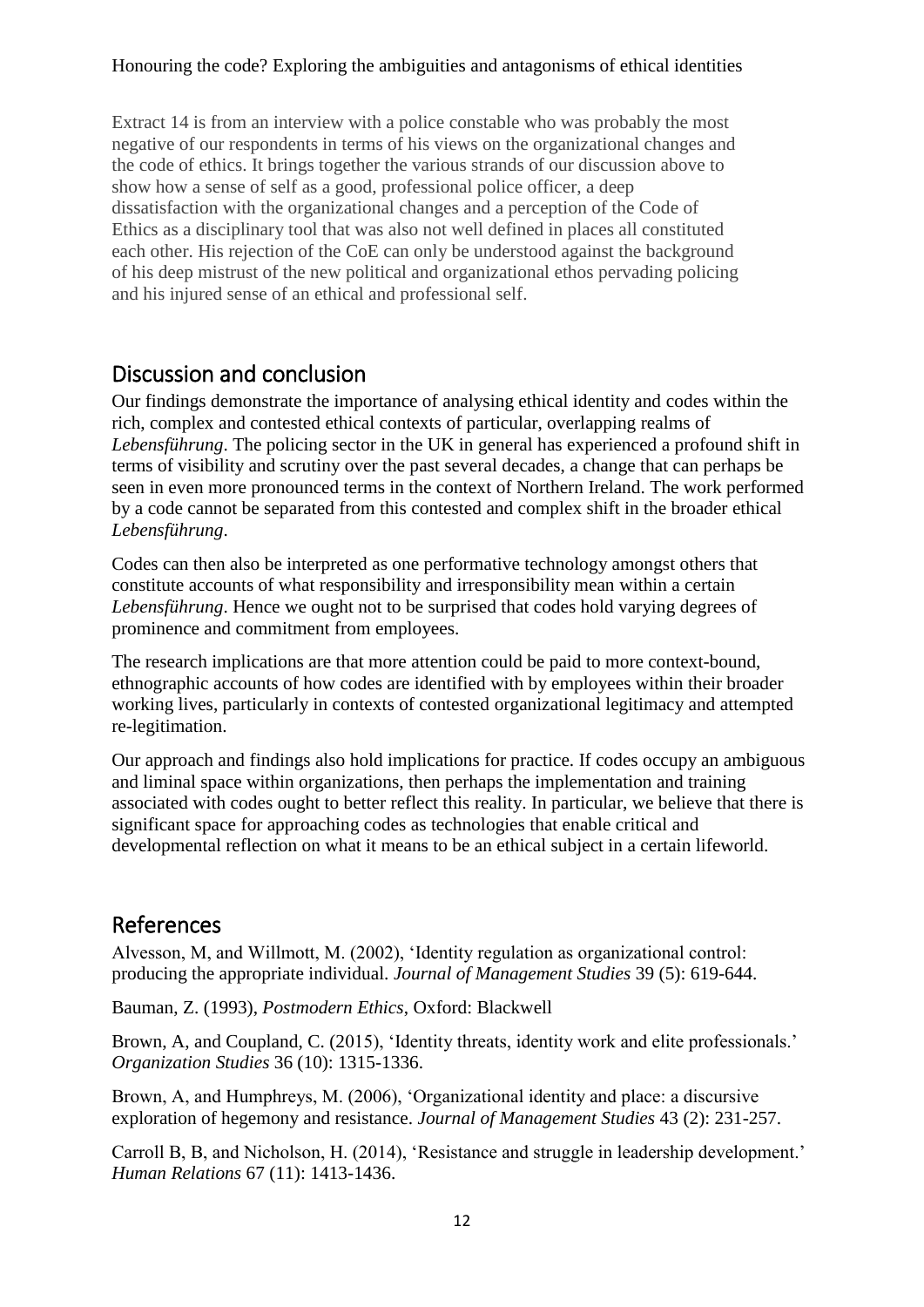Clarke, C, Brown, A, and Hope Hailey, V. (2009), 'Working identities? Antagonistic discursive resources and managerial identity.' *Human Relations* 62 (3): 323-354.

Coupland, C, and Brown, A. (2012), 'Identities in action: processes and outcomes.' *Scandinavian Journal of Management* 28 (1): 1-4.

du Gay, P. (2000), *In Praise of Bureaucracy: Weber, Organization, Ethics*, London: Sage

du Gay, P. (2008), *Organizing identity: persons and organizations after theory*. London: Sage.

Eubanks, D, Brown, A, and Ybema, S. (2012), 'Leadership, identity, and ethics.' *Journal of Business Ethics* 107 (1): 1-3.

Fleming, P. and Spicer, A. (2010), *Contesting the corporation: struggle, power and resistance in organizations*. Cambridge: Cambridge University Press.

Ford, J, Harding, N and Learmonth, M. (2008), *Leadership as identity: constructions and deconstructions*. Basingstoke: Palgrave Macmillan.

Gagnon, S. and Collinson, D. (2014), 'Rethinking global leadership development programmes: the inter-related significance of power, context and identity.' *Organization Studies* 35 (5): 645-670.

Harding N, Lee H and Ford J (2014) 'Who is 'the middle manager'?' *Human Relations* 67 (10): 1213-1237.

Helin, S. and J. Sandström (2008), 'Codes, ethics and cross-cultural differences: stories from the implementation of a corporate code of ethics in a MNC subsidiary', *Journal of Business Studies*, 82: 281–291.

Howarth, D. (2013). *Poststructuralism and after: structure, subjectivity and power*. Basingstoke, Hampshire.

King N (2004) Using templates in the thematic analysis of texts. In Cassell C and Symon G (eds) *Essential guide to qualitative methods in organizational research*. London: Sage: 256- 270.

Knights D (2015) Binaries need to shatter for bodies to matter: do disembodied masculinities undermine organizational ethics? *Organization* 22 (2): 200-216.

Knights D and Clarke C (2014) It's a bittersweet symphony, this life: fragile academic selves and insecure identities at work. *Organization Studies* 35 (3): 335-357.

Moran, J. (2008), *Policing the Peace in Northern Ireland: Politics, Crime and Security after the Belfast Agreement*, Manchester: Manchester University Press

Mulcahy, A. (2013), *Policing Northern Ireland: Conflict, Legitimacy and Reform*, Abingdon: Routledge (first published by Willan Publishing in 2006)

Oliver, K.L. (1998), 'A journey into narrative analysis: a methodology for discovering meanings', *Journal of Teaching in Physical Education*, 17: 244-259

Pullen, A. and Rhodes, C. (2014), 'Corporeal ethics and the politics of resistance in organizations.' *Organization* 21 (6): 782-796.